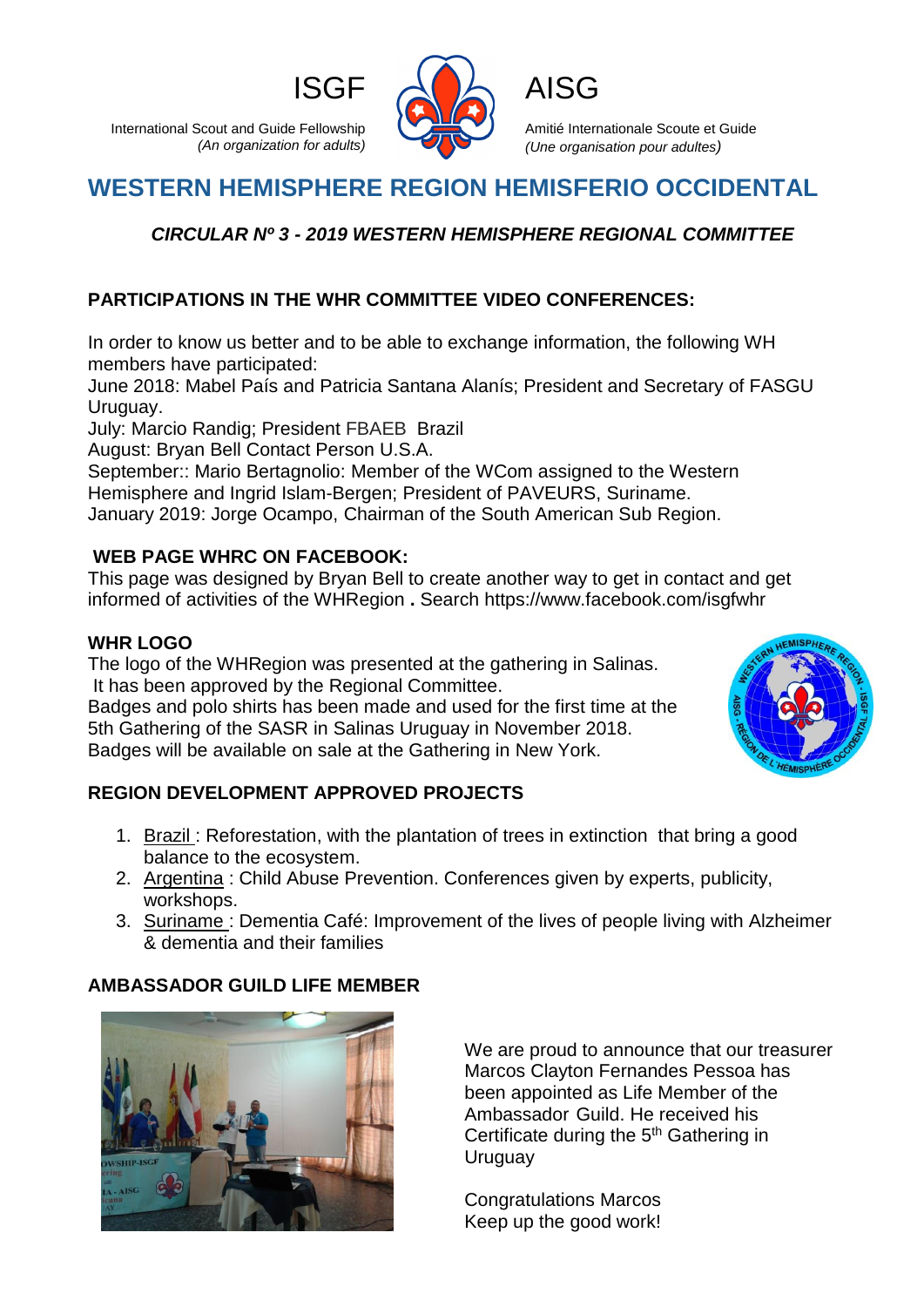International Scout and Guide Fellowship *(An organization for adults)*



Amitié Internationale Scoute et Guide *(Une organisation pour adultes)*

# **WESTERN HEMISPHERE REGION HEMISFERIO OCCIDENTAL**

#### **FRATERNIDAD DE ANTIGUOS SCOUTS Y GUÍAS DE VENEZUELA (FASGV) INCORPORATED IN SOUTH AMERICAN SUB REGION**

With much pleasure we announce that FASGV has been incorporated as of August 2018, in the South American Sub Region.

In the SASR Committee, FASGV is also represented by Anne Lucienne (Luny) de Barrientos as vocal.

### **5 th SOUTH AMERICAN SUB-REGIONAL GATHERING. November 2-4, 2018**

The 5<sup>th</sup> SASR Gathering was organized by Fraternidad de Antiguos Scouts y Guias del Uruguay (FASGU) and was held in Salinas, Uruguay, with an assistance of 59 participants from Argentina, Brazil, Chile, Uruguay and Venezuela (represented by Chile). Members invitees from Aruba, Curaçao, Mexico, Spain. From the WB Mario Bertagnolio

and Leny Doelman were present.

The Memorandum of Understanding has been approved for the South America SubRegion The SASR Committee has been elected and will stay in term until the 6<sup>th</sup> Gathering, which will take place in the Bio Bio Region of Chile in 2021.

The SASR Committee consists of the following members:

Jorge Ocampo, Chairman (Argentina), Cristian Vega, Vice Chairman (Chile) Patricia Santana, Secretary (Uruguay), Marcos Clayton Pessoa, Treasurer (Brasil) Anne Lucienne de Barrientos, Vocal (Venezuela).

During the etra ordinary meeting of the WHRC, Mario Bertagnolio (ISGF), Enrique Bargallo (ANASMAC-Mexico) and Jorge Ocampo (SASR) were present at the meeting. The Gathering met his proposed goals of learning, commitment of work and communication, as well as his main objective of joining and strengthening friendship among the participants.

### **2 nd WESTERN HEMISPHERE REGIONAL CONFERENCE - NEW YORK**

**CASEGHA-USA** invites you to participate in the 2nd ISGF WHRegional Conference which will take place in New-York, USA, from 16-20 of September 2019. The conference will be held at World's Fair Marina**,** located in Flushing, NY. Participants will be lodged at the IBIS Styles Hotel**.**

The registration fee for the conference has been set at **US\$ 650.00 per person.**  Deadline for registration will be April 30, 2019.

There will be three optional post-conference tours available

# *LET FRIENDSHIP AND UNITY BE A BRIDGE FOR A STRONGER WORLD*

## **REFUGEES PROYECT IN UGANDA**

ISGF specific objective is to provide one thousand (1000) families in IMVEPI settlement Uganda with a shelter. Each gift in euro, whatever the amount is, is important. Under the partnership with the United Nations High Commissioner for Refugees **(UNHCR)** ISGF proposes that the National Scout and Guide Fellowships (NSGFs) assist South Sudanese Refugees living in North West Uganda by providing them with emergency temporary shelters**. We still need an amount of €2339.- to reach our goal**